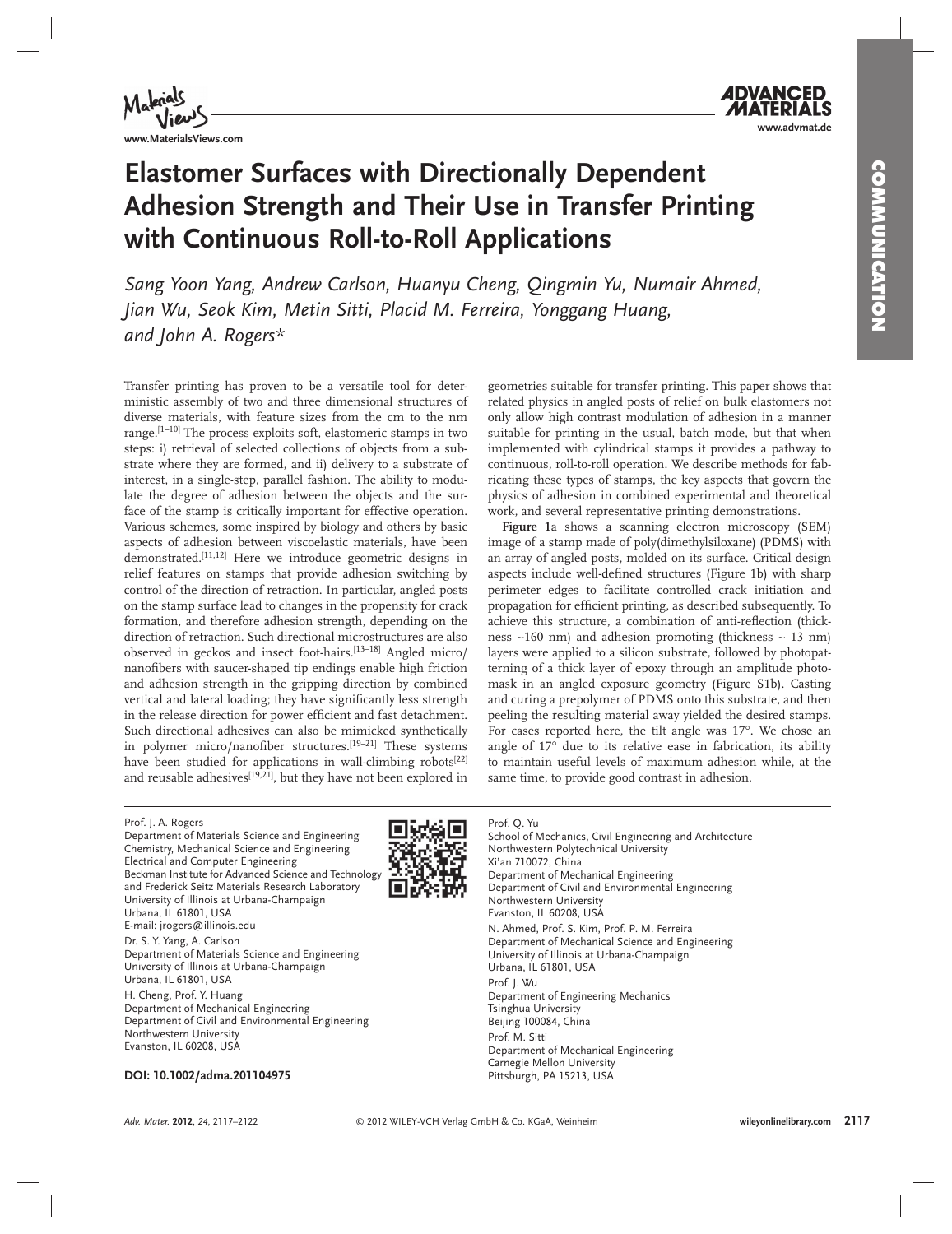# **www.advmat.de**  $5<sub>mm</sub>$ b  $50 \mu m$

**Figure 1.** (a) SEM image of an elastomeric stamp with an array of angled posts on its surface. The lateral dimensions of an individual post are 100 μm  $\times$  100 μm with a vertical heights of 100 μm. The rectangular stamp (8.2 mm × 19.3 mm) includes 1820 angled posts. (b) SEM image of an single, angled post. The angle of inclination is ∼ 17 ° relative to the surface normal.

 $50 \mu m$ 

Figure 2a illustrates the principle behind the dependence of adhesion strength on the direction of retraction. An angled post in contact with a flat substrate has natively asymmetric contact angles ( $\theta_a$  and  $\theta_b$ , inset, Figure 2a), in contrast to the symmetric, 90° angles of vertical post designs explored previously (inset of Figure 2b). The two contact angles satisfy  $\theta_a + \theta_b = 180^\circ$ , due to the parallel configuration of the two sides of the post. Since  $\theta_a$ is smaller than  $\theta_h$ , a crack at the post/substrate interface propagates preferentially from the corner at  $\theta_a$ , corresponding to a characteristic pull-off force  $(F_2)$  when a vertical force is applied to the stamp. Pulling the post with a component of applied force that lies in a direction opposite to that of the orientation of the angle accelerates crack propagation from the corner  $\theta_a$ , resulting in a reduced pull-off force  $(F_3 < F_2)$ . By contrast, crack propagation is frustrated when the pulling direction involves force aligned along the other orientation, leading to increased pull-off force  $(F_1 > F_2)$ . Thus, three different regimes of pull-off force  $(F_1 > F_2 > F_3)$  can be achieved, simply by controlling the direction of the applied separation loads. In transfer printing, these conditions correspond to different magnitudes of force



applied to material structures, and can be exploited in this process by choosing the retraction direction during retrieval and delivery to lie along and against the angled axis, respectively.

 To quantify this adhesion physics, we evaluated the normal direction pull-off forces under various loading conditions. An adhesion test setup described elsewhere,<sup>[9,23]</sup> was used to bring a single angled post into intimate contact with the clean surface of a silicon wafer, and then to subject it to increasing displacements,  $u$ , in the  $\pm x$  directions (corresponding to a well-defined shear strain), with a final retraction in the *z* direction, away from the substrate surface. Pull-off forces, *F*, for each displacement were determined by recording force-distance curves with a precision load cell.<sup>[23]</sup> This combination of lateral displacements and vertical pulling simulates directional retraction along or against the orientation of angle of the angled post. Pull-off forces for a vertical post stamp under the same displacement procedures were also measured for comparison. Figure S2 provides schematic illustrations for each test.

Figure 2a and b show the normalized pull-off force,  $P = F/(EL^2)$  where *E* and *L* are the Young's modulus and width of the PDMS posts, respectively, as functions of shear strain  $\gamma$  for the angled and the vertical post cases, respectively. For a vertical post, the peak value of *P* ( $P_{max}$ ) appeared at  $\gamma = 0$ , with a symmetric distribution around this condition (Figure 2b). By contrast, for an angled post, the shear strain corresponding to  $P_{max}$  for this case was shifted to a positive value of  $γ$  (3.6% and 4.8% from experimental data and theoretical result, respectively), with an overall asymmetric distribution (Figure 2a). These results indicate that the adhesion behavior in an angled stamp is dependent on the displacement direction, with large values of  $P$  obtained by applying optimum  $\gamma$  along directions that inhibit crack propagation (+x direction in Figure 2a). Comparatively small values of *P* occur for shear strains along the direction that accelerates crack propagation (-x direction in Figure 2a), or large values in either direction.

 These behaviors can be analyzed by a mechanics model of interfacial delamination. A post of height *h* is subject to a vertical pull-off force *F* and a shear displacement *u* imposed at the bottom of the post via the post/substrate interface (Figure 2a). The asymmetric pull-off force *F* results in a bending moment *Fh* cot  $\theta_a$  on the post. The shear displacement *u* gives a shear strain  $\gamma = u/(h + 0.421L)$  in the post,<sup>[23]</sup> which in turn results in a bending moment  $\mu \gamma h L^2$  due to shear, where the shear modulus of the post is  $\mu = E/3$ , *E* is the Young's modulus, and the post is treated as incompressible. The net bending moment on the post is  $M = F h \cot \theta_a + \mu \gamma h L^2$ . Either of two infinitesimal edge cracks at the different corners of the post/substrate contact interface, may propagate and lead to delamination. The corresponding stress intensity factors are obtained analytically in terms of  $F$  and the bending moment  $M$ <sup>[24]</sup> For the limit of vanishing crack length, the crack tip energy release rates, normalized by *EL* , are given analytically in terms of *F* and *M* , or equivalently, *F* and the shear strain γ

$$
\frac{G_{1,2}}{EL} = 0.113 \left( \frac{F}{EL^2} \right)^2 + 0.0522 \frac{h^2}{L^2} \left( 3 \frac{F}{EL^2} \cot \theta_a - \gamma \right)^2
$$
\n
$$
\pm 0.0928 \frac{h}{L} \frac{F}{EL^2} \left( 3 \frac{F}{EL^2} \cot \theta_a - \gamma \right)
$$
\n(1)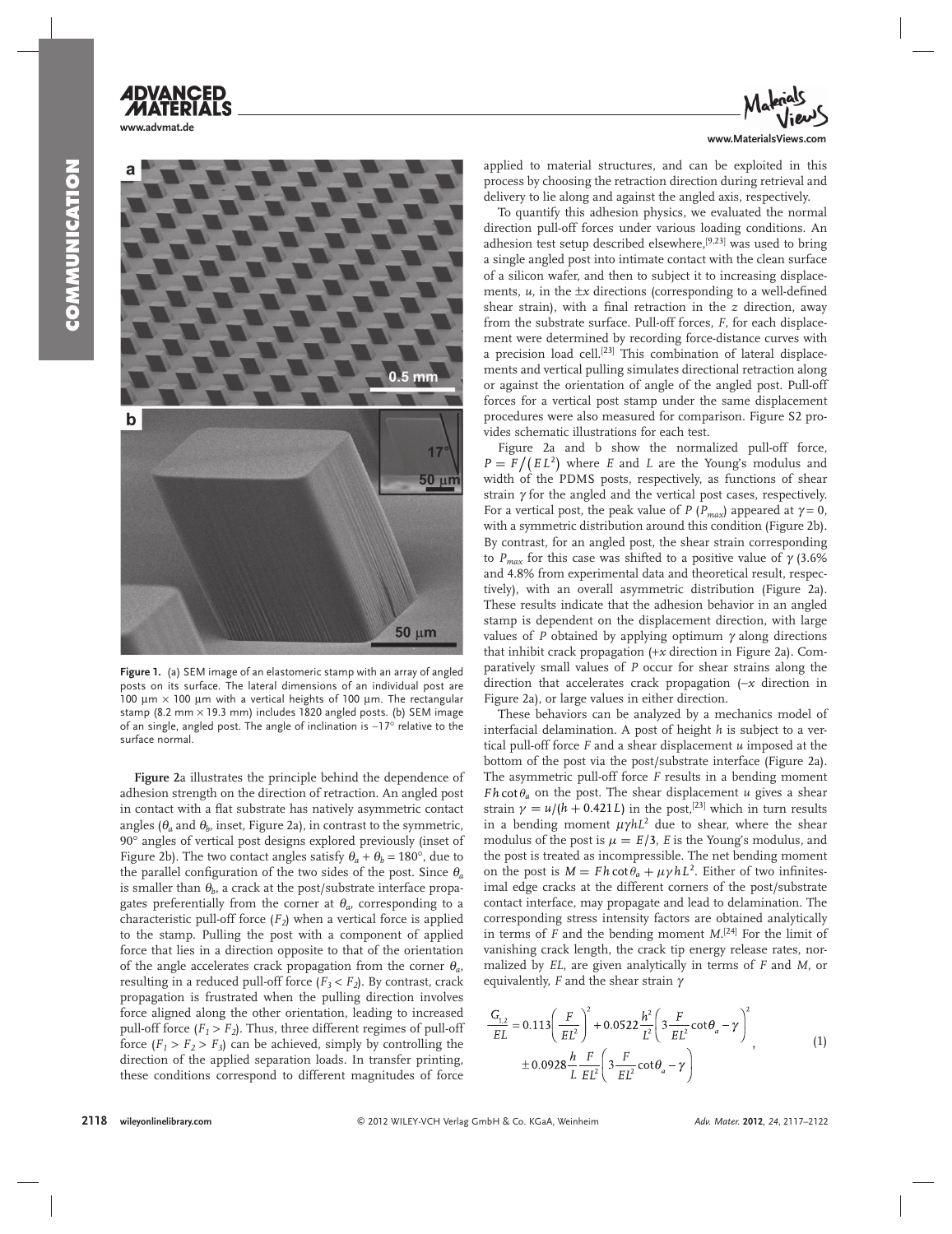**www.advmat.de**



**www.MaterialsViews.com**



Figure 2. Normalized pull-off force for (a) an angled and (b) a vertical post as a function of shear strain. Symbols (diamonds, circles) and lines represent experimental and theoretical results, respectively. Lines with star symbols show results from finite element method (FEM). The pulling speed in both cases was 10  $\mu$ m/s. Insets in (a) and (b) show the geometries for an angled and a vertical post, respectively. Arrows over the posts indicate the retraction directions and  $F_1$ ,  $F_2$ , and  $F_3$  are the corresponding forces required for the delamination of post from a substrate. (c) Crack tip energy release rates  $(G_1, G_2)$  at the left and right corners of the post/ silicon interface as a function of shear strain. Measured pull-off forces for (d) an angled and (e) a vertical post as a function of pulling speed for three different shear strains.

where the subscripts 1 and 2 denote the crack tips at the left and right corners of the post/ substrate interface in Figure 2a, respectively, and where the large elastic match between the post (PDMS) and substrate for an interfacial crack tip has been accounted for.<sup>[25]</sup> For negative shear ( $\gamma$  < 0, Figure 2c) or relatively small shear in the positive direction  $\gamma \leq 3 \frac{F}{EL^2} \cot \theta_a$  , the left crack tip has a larger energy release rate than the right one. The opposite holds for when  $\gamma > 3 \frac{F}{E L^2} \cot \theta_a$ . Crack propagation starts once the left or right crack tip energy release rates in Equation (1) reach the interfacial fracture toughness  $\Gamma_0$ . This condition gives analytically the critical pull-off force

$$
\frac{F}{EL^2} = f\left(\frac{h}{L}\gamma, \frac{h}{L}\cot\theta_a, \frac{\Gamma_0}{EL}\right),\tag{2}
$$

which depends the normalized shear strain  $(h/L)\gamma$ , contact angle  $(h/L)$  cot  $\theta_a$ , and interfacial fracture toughness  $\Gamma_0/(E L)$ . For a vertical post ( $\theta_a = 90^\circ$ ), the pull-off force is given by

$$
\frac{F}{E L^2} = \sqrt{8.86 \frac{\Gamma_0}{E L} - 0.293 \frac{h^2}{L^2} \gamma^2} - 0.411 \frac{h}{L} |\gamma|.
$$
\n(3)

 Equations (2) and (3) agree well with experimental data as shown in Figure 2a and b for the interfacial toughness  $\Gamma_0 = 0.057$  N/m.

The finite element method (FEM), with edge cracks of 0.98 μm, further validates the above analytical model. For a similar system, FEM gives a maximum *F* that is almost the same (1.1% larger) as the analytical solution. The value of γ at which this value of *F* is reached is 5.4%, by FEM, and 4.8% by the analytical model.

As shown in Figure 2d and e, *F* measured using both the angled post and the vertical post also exhibit rate-dependent behaviors  $consistent$  with viscoelastic materials.  $[11, 12]$ For zero and positive shear strain conditions, *F* exhibited a monotonic increase with retraction speed. In the case of an angled post, the values of *F* at  $\gamma = 0$  were smaller than those at the optimum  $\gamma$  (+3.6%) irrespective of the retraction speed, as predicted above  $(F_1 > F_2 >$ *F 3* ).

 The high adhesion switchability afforded by the angled post design enables efficient transfer printing onto a wide range of substrate types, including challenging cases such as those that present significant features of surface relief. As shown in Figure S3, during this process, the adhesion was controlled by a combination of mechanical deformation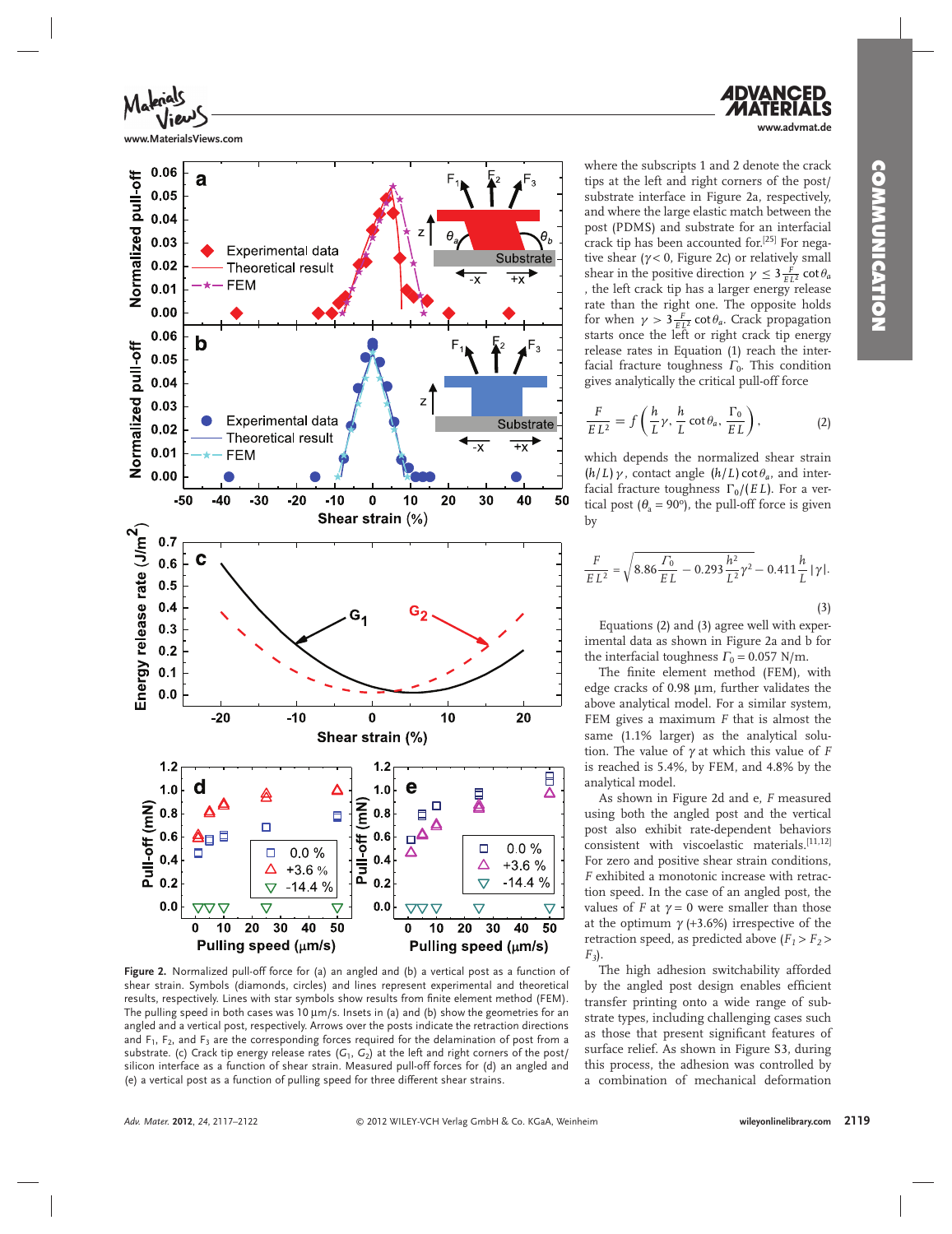



(lateral displacement) and viscoelastic effects (retraction speed). During retrieval, maximum adhesion was achieved with optimized lateral displacement (Figure 2) and high retraction speeds. An object retrieved in this manner was then contacted against a substrate of interest, followed by application of sufficient lateral displacement. Delivery was completed by slowly retracting the stamp while holding an applied lateral displacement for minimized adhesion, to facilitate release. **Figure 3** provides examples of printed platelets of silicon (lateral dimensions of 100  $\mu$ m × 100  $\mu$ m, thickness of 3  $\mu$ m) onto silicon substrates with posts and ridges micromachined on their surfaces. The estimated fractional contact area between the platelets and



Figure 3. SEM images of printed silicon platelets (lateral dimensions of 100 μm x 100 μm, thicknesses of 3 μm) on micromachined silicon substrates using a single angled post. Platelets printed on posts of silicon (a) with heights of 10  $\mu$ m and lateral dimensions of 40  $\mu$ m x 40  $\mu$ m (front post) and 50 μm x 50 μm (rear post). Printed platelets on the surface of a ridge of silicon (14  $\mu$ m width) with (b) center and (c) edge alignment of the platelet to the ridge.

these substrates ranges from 25% (post, Figure 3a) to 14% (ridge, Figure 3b and c). More challenging structures such as freely suspended cantilevers (Figure 3c) were also possible.

 Although the performance of the angled post is similar to that of the corresponding vertical case in terms of adhesion switchability under strain (a factor of ~100), the angular dependence of the angled post offers some interesting possibilities. One example is in the realization of roller modes of operation for transfer printing. To demonstrate feasibility, a cylindrical angled post stamp (Figure 4a) was fabricated by wrapping a thin sheet of PDMS with angled posts (described in Figure 1) around an aluminum cylinder. The adhesion switchability of such a stamp can be demonstrated, and quantified, by rolling it down an inclined glass plate and comparing the behaviors for the two possible rolling directions. For the case of forward rolling, the angled posts formed a relatively small contact angle to the plate (upper inset, Figure 4b). The opposite (backward) rolling direction involved larger contact angles (lower inset, Figure 4b). In both cases, the stamp reached constant rolling speed (terminal velocity), due to viscoelastic effects. The energy release rate can be calculated from the rate of loss in gravitational potential energy for rolling in this regime.<sup>[11]</sup> As shown in Figure 4b, the energy release rate for the backward direction is substantially lower than that for the forward, for all rolling speeds, consistent with expectation. FEM can be used to calculate the energy release rate *G* for these two cases. The length of edge crack along the PDMS/glass interface ranges from zero (for an infinitesimal crack) to the post width (for complete delamination of the interface), and *G* is then averaged over all crack lengths to represent the average energy release rate during steady-state rolling. Under the same gravitational force, *G* for forward rolling is larger than that for backward rolling. For a PDMS/glass interface, the interfacial fracture toughness, or critical energy release rate  $G_c$ , increases monotonically with the terminal velocity *v* due to viscoelasticity of PDMS, and can be expressed via a power-law<sup>[12]</sup>

$$
G_c = G_0 \left[ 1 + \left( \frac{v}{v_0} \right)^n \right]. \tag{4}
$$

Feng et al.<sup>[12]</sup> reported the exponent  $n = 0.65$  and reference speed  $v_0 = 1.55$  cm · s<sup>-1</sup> in experiments with flat slabs of PDMS; G<sub>0</sub> is the critical energy release rate for a vanishing crack tip speed, and  $G_0 = 0.195$  J $\cdot$ m<sup>-2</sup> is used in the present study. The terminal velocity is determined by equating the energy release rate *G* obtained by FEM to the critical energy release rate  $G_c$  in Equation (4); a larger  $G$  for forward rolling then yields a larger terminal velocity *v* than that for backward rolling. Figure 4b shows the predicted *G-v* curves for forward and backward rolling, which agree well with the experiments. It should be pointed out that  $G_0 = 0.195$  J $\cdot$ m<sup>-2</sup> used in the present study of discrete PDMS posts is smaller than that reported by Feng et al.<sup>[12]</sup> for a continuous PDMS film. This result is reasonable because the PDMS/glass energy release rate reported in the present experiments is averaged over the entire area, including the gaps between PDMS posts.

 A shaking table test provides another way to visualize this behavior. Here, the roller stamp was placed on a flat, leveled glass substrate mounted on a motorized stage. As shown in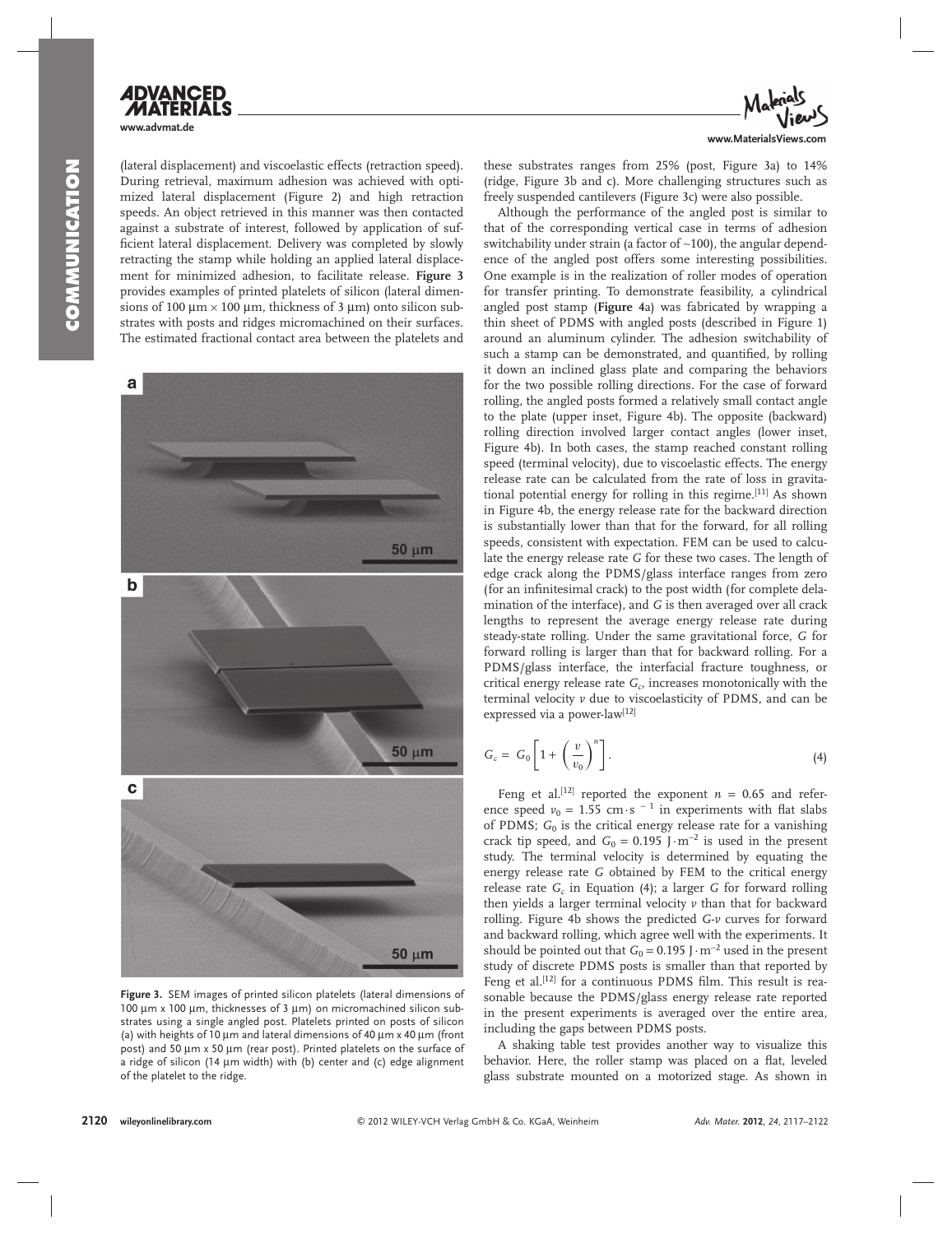**www.advmat.de**



**www.MaterialsViews.com**



Figure 4. Demonstrations of rotation direction-dependent adhesion of an angled post roller. (a) SEM image of a cylinder surface wrapped by a flexible stamp with an array of angled posts. The inset shows a photograph of a stamp roller. (b) Energy release rate of an angled post roller as a function of rolling speed with two different orientations of the angled posts with respect to an inclined glass plate. Symbols and lines represent experimental and theoretical results, respectively. The insets in the upper left and lower right corners provide schematic representations for forward (high adhesion) and backward (low adhesion) rolling, respectively. (c) Schematic illustrations and (d) images of an angled post roller, moving in a preferred direction (+x) on a glass substrate, as a result of symmetric, oscillatory motion of the substrate.

Figure 4c, when the stage was accelerated along  $+x$  direction, the roller tended to roll in the opposite,  $-x$  direction, because of torque applied to the roller (counter clockwise). In this case, the angled post configuration lies against the torque direction, corresponding to the forward rolling direction where the high adhesion state impedes motion. For acceleration along the  $-x$ direction, the combination of the applied torque (clockwise) and the lower adhesion state of angled posts provided reduced resistance to rolling in the +*x* direction. The combined effect is that the roller moves in a preferential  $(+x)$  direction as a result of the symmetric oscillatory motion of stage along ±*x* direction (Figure 4d). The behaviors suggest that this kind of stamp is suitable for operation in a roller mode for transfer printing, where the retrieval process occurs on one side and the delivery on the other. Due to the symmetric geometry of a conventional, vertical post design, we do not expect any dependence of rolling speed on rolling direction or any preferential movement upon shaking.

 In summary, adhesion switchability associated with angled features of relief in elastomer stamps for transfer printing offers new modes of high efficiency operation compared to previously reported cases. Theoretical analysis of the mechanics reveals the underlying elastic and viscoelastic physics, thereby providing routes for further optimization of the designs and the materials. Future work will focus on demonstrating these concepts in roll-to-roll transfer printing.

### **Experimental Section**

Fabrication of elastomeric angled stamps: The fabrication involved soft lithographic procedures of casting and curing a prepolymer to PDMS (Sylgard 184, Dow Corning) against a photodefined collection of angled, square recesses (lateral dimensions of 100 μm  $\times$  100 μm; thickness  $~\sim$  100  $\mu$ m) in a layer of epoxy (SU-8 50, Microchem). The patterning relied on ultraviolet (UV) exposure of a film of SU-8 on a silicon wafer coated with an antireflection layer (XHRiC-16, Brewer Science) and an adhesion promoter (OmniCoat, Microchem), mounted on a stage tilted to an angle of 34°. Developing away the unexposed regions of the SU-8, functionalizing the native oxide surface of the silicon with a fluorinated silane (tridecafluoro-1,1,2,2-tetrahydrooctyl-1trichlorosilane, Gelest), casting a mixture of PDMS (Sylgard 184, Dow Corning; 5:1 ratio of prepolymer to curing agent) on top, thermally curing (70  $\degree$ C for 1 h in convection oven), and peeling away the PDMS yielded an elastomeric angled stamp.

*Transfer printing* : Transfer printing followed the steps shown in Figure S3. In particular, an angled stamp mounted on a holder provided precise translational, rotational and vertical positional control relative to donor/ receiver substrates. Automated stages controlled shear motion and retraction speeds.

*Rolling and shaking tests* : The roller consisted of an aluminum cylinder (9.5 mm of diameter, 9.5 mm of height and 1.915 g of mass) wrapped with a thin, flexible stamp that had an array of angled relief features (total 1820 angled reliefs in an array, area of an array of 8.2 mm  $\times$  19.3 mm, lateral dimensions of each relief of 100 μm  $\times$  100 μm with height of 100 μm, center to center distance between relief structures of 300 μm, angle of  $17^\circ$  relative to the normal to the backing layer surface). Placing such an object on an inclined glass plate led to rolling motion, driven by gravity. A ruler placed near the rolling path and a video camera allowed measurement of both the rolling distance and time. The terminal velocity corresponds to the constant speed reached by the roller, as determined from the video footage.

 The shaking table test involved the same type of roller placed on a glass slide supported by manual tilting stage and an underlying